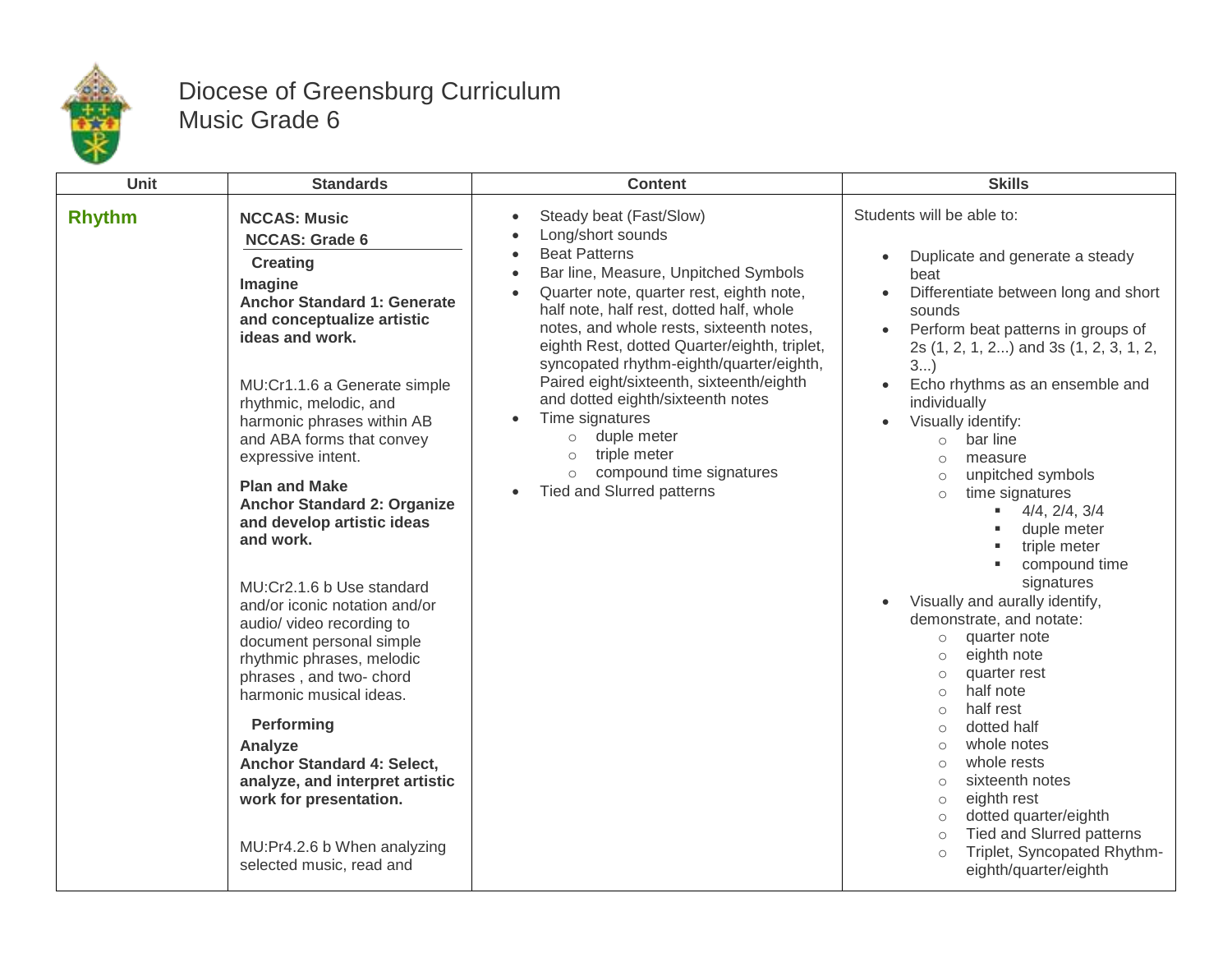| Unit          | <b>Standards</b>                                                                                                                                                                                                                                                                                                                                                                                                                 | <b>Content</b>                                                                                                                                                                        | <b>Skills</b>                                                                                                                                                                                                                                                                                                                                                                                                                                                                                                                                                                                      |
|---------------|----------------------------------------------------------------------------------------------------------------------------------------------------------------------------------------------------------------------------------------------------------------------------------------------------------------------------------------------------------------------------------------------------------------------------------|---------------------------------------------------------------------------------------------------------------------------------------------------------------------------------------|----------------------------------------------------------------------------------------------------------------------------------------------------------------------------------------------------------------------------------------------------------------------------------------------------------------------------------------------------------------------------------------------------------------------------------------------------------------------------------------------------------------------------------------------------------------------------------------------------|
|               | identify by name or function<br>standard symbols for rhythm,<br>pitch, articulation, and<br>dynamics.                                                                                                                                                                                                                                                                                                                            |                                                                                                                                                                                       | Paired eighth/sixteenth,<br>$\circ$<br>sixteenth/eighth and dotted<br>eighth/sixteenth notes                                                                                                                                                                                                                                                                                                                                                                                                                                                                                                       |
|               | <b>Present</b><br><b>Anchor Standard 6: Convey</b><br>meaning through the<br>presentation of artistic work.                                                                                                                                                                                                                                                                                                                      |                                                                                                                                                                                       |                                                                                                                                                                                                                                                                                                                                                                                                                                                                                                                                                                                                    |
|               | MU:Pr6.1.6 a Perform the<br>music with technical accuracy<br>to convey the creator's intent.                                                                                                                                                                                                                                                                                                                                     |                                                                                                                                                                                       |                                                                                                                                                                                                                                                                                                                                                                                                                                                                                                                                                                                                    |
|               | <b>State Education Agency</b><br>Directors of Arts Education.<br>(2014). National Core Arts<br>Standards. Dover, DE: State<br><b>Education Agency Directors of</b><br>Arts Education.                                                                                                                                                                                                                                            |                                                                                                                                                                                       |                                                                                                                                                                                                                                                                                                                                                                                                                                                                                                                                                                                                    |
| <b>Melody</b> | <b>NCCAS: Music</b><br><b>NCCAS: Grade 6</b><br><b>Creating</b><br>Imagine<br><b>Anchor Standard 1: Generate</b><br>and conceptualize artistic<br>ideas and work.<br>MU:Cr1.1.6 a Generate simple<br>rhythmic, melodic, and<br>harmonic phrases within AB<br>and ABA forms that convey<br>expressive intent.<br>Performing<br>Analyze<br>Anchor Standard 4: Select,<br>analyze, and interpret artistic<br>work for presentation. | High/low sounds<br>Pitch<br>Melodic patterns<br><b>Staff</b><br>Treble clef notes<br>Bass clef notes<br>$\bullet$<br>Major and minor<br>Accidentals<br>Major scales<br>key signatures | Students will be able to:<br>Differentiate between high and low<br>$\bullet$<br>sounds.<br>Sing matching pitch individually and<br>$\bullet$<br>as a group.<br>Visually identify, perform, and notate<br>melodic patterns individually and in<br>a variety of groups:<br>O SO MI LA DO RE<br>Octave DO SO LA<br>$\circ$<br>FA TI<br>$\circ$<br>Visually identify:<br>$\bullet$<br>o staff<br>treble clef notes on the staff<br>bass clef notes on the staff<br>accidentals<br>$\circ$<br>key signatures<br>$\circ$<br>Differentiate between major and<br>minor tonalities<br>Perform:<br>$\bullet$ |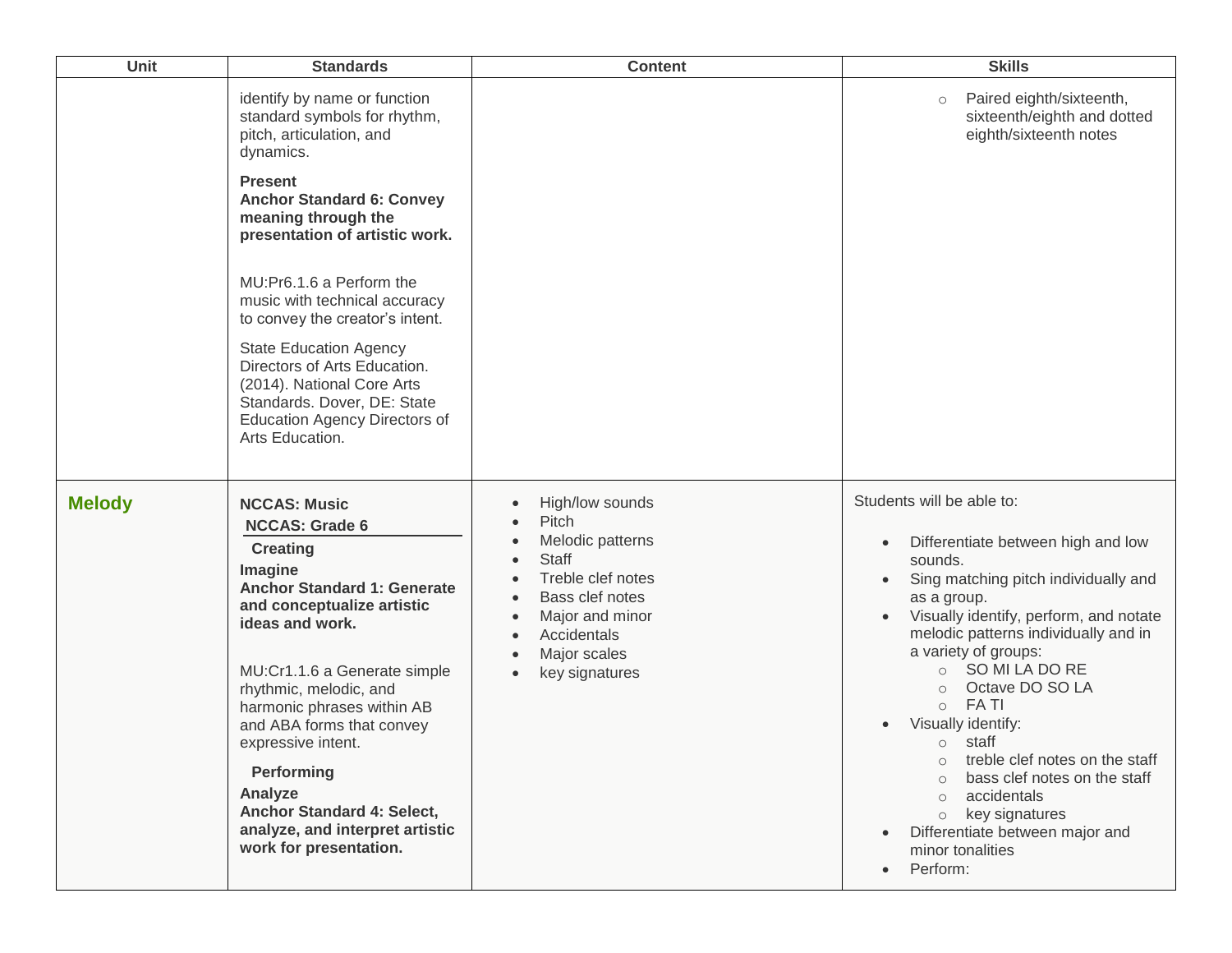| Unit | <b>Standards</b>                                                                                                                                                                                                                                      | <b>Content</b> | <b>Skills</b>                                              |
|------|-------------------------------------------------------------------------------------------------------------------------------------------------------------------------------------------------------------------------------------------------------|----------------|------------------------------------------------------------|
|      | MU:Pr4.2.6 b When analyzing<br>selected music, read and<br>identify by name or function<br>standard symbols for rhythm,<br>pitch, articulation, and<br>dynamics.                                                                                      |                | major key signatures<br>$\circ$<br>major scales<br>$\circ$ |
|      | Interpret<br>Anchor Standard 4: Select,<br>analyze, and interpret artistic<br>work for presentation.                                                                                                                                                  |                |                                                            |
|      | MU:Pr4.3.6 a Perform a<br>selected piece of music<br>demonstrating how their<br>interpretations of the elements<br>of music and the expressive<br>qualities (such as dynamics,<br>tempo, timbre, articulation/style,<br>and phrasing ) convey intent. |                |                                                            |
|      | Rehearse, Evaluate and<br><b>Refine</b><br><b>Anchor Standard 5: Develop</b><br>and refine artistic techniques<br>and work for presentation.                                                                                                          |                |                                                            |
|      | MU:Pr5.1.6 a Identify and apply<br>teacher-provided criteria (such<br>as correct interpretation of<br>notation, technical accuracy,<br>originality, and interest) to<br>rehearse, refine, and determine<br>when a piece is ready to<br>perform.       |                |                                                            |
|      | <b>Present</b><br><b>Anchor Standard 6: Convey</b><br>meaning through the<br>presentation of artistic work.                                                                                                                                           |                |                                                            |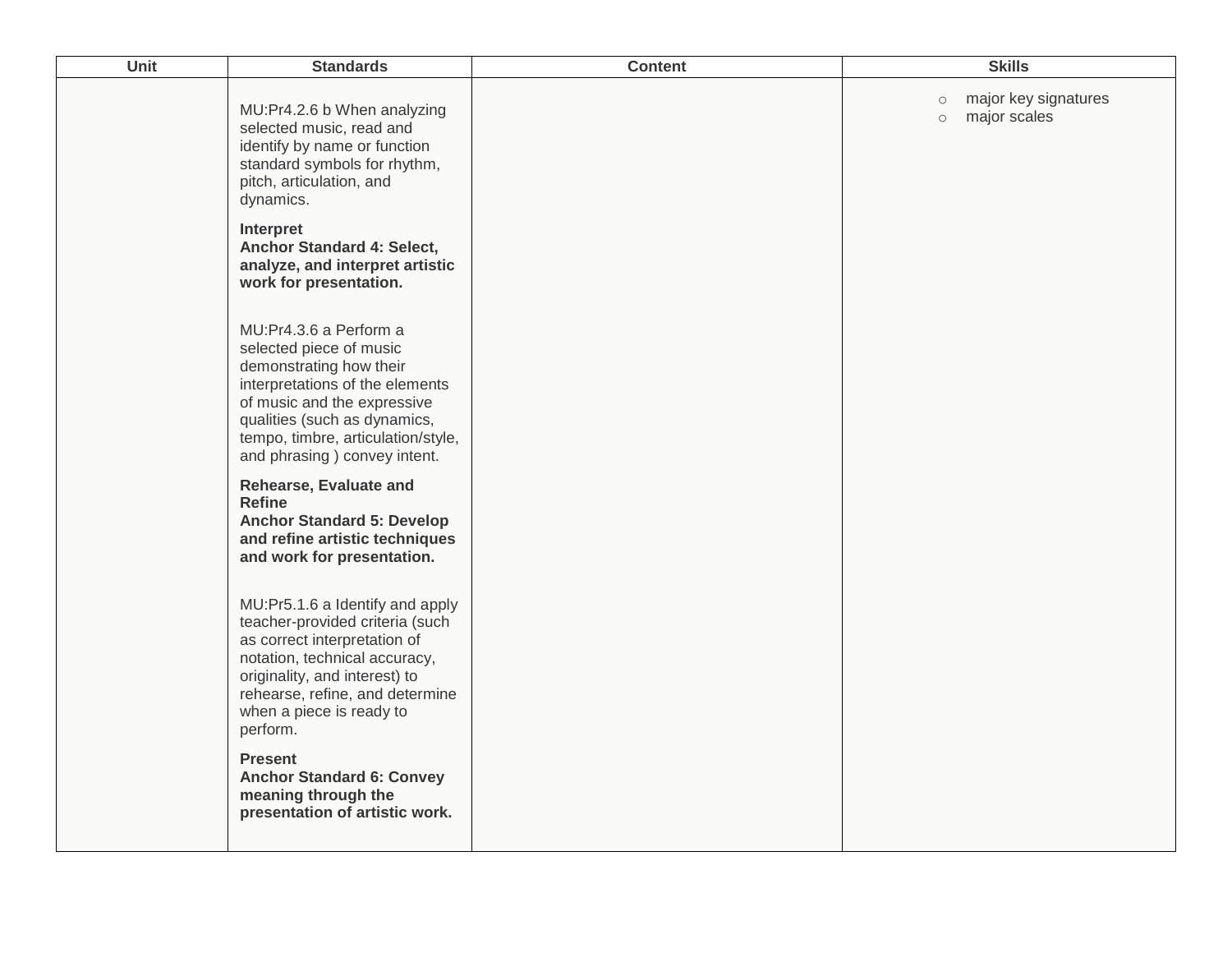| Unit              | <b>Standards</b>                                                                                                                                                                                                                                                                                                                                                                                                                                                                        | <b>Content</b>                                                                                                                                                                                                                                                                                                        | <b>Skills</b>                                                                                                                                                                                                                                                                                                                                                                                                                                                                                                                                                                                                                                |
|-------------------|-----------------------------------------------------------------------------------------------------------------------------------------------------------------------------------------------------------------------------------------------------------------------------------------------------------------------------------------------------------------------------------------------------------------------------------------------------------------------------------------|-----------------------------------------------------------------------------------------------------------------------------------------------------------------------------------------------------------------------------------------------------------------------------------------------------------------------|----------------------------------------------------------------------------------------------------------------------------------------------------------------------------------------------------------------------------------------------------------------------------------------------------------------------------------------------------------------------------------------------------------------------------------------------------------------------------------------------------------------------------------------------------------------------------------------------------------------------------------------------|
|                   | MU:Pr6.1.6 a Perform the<br>music with technical accuracy<br>to convey the creator's intent.<br>MU:Pr6.1.6 b Demonstrate<br>performance decorum (such as<br>stage presence, attire, and<br>behavior) and audience<br>etiquette appropriate for venue<br>and purpose.<br><b>State Education Agency</b><br>Directors of Arts Education.<br>(2014). National Core Arts<br>Standards. Dover, DE: State<br><b>Education Agency Directors of</b><br>Arts Education.                           |                                                                                                                                                                                                                                                                                                                       |                                                                                                                                                                                                                                                                                                                                                                                                                                                                                                                                                                                                                                              |
| <b>Expression</b> | <b>NCCAS: Music</b><br><b>NCCAS: Grade 6</b><br><b>Creating</b><br>Imagine<br><b>Anchor Standard 1: Generate</b><br>and conceptualize artistic<br>ideas and work.<br>MU:Cr1.1.6 a Generate simple<br>rhythmic, melodic, and<br>harmonic phrases within AB<br>and ABA forms that convey<br>expressive intent.<br>Performing<br>Interpret<br>Anchor Standard 4: Select,<br>analyze, and interpret artistic<br>work for presentation.<br>MU:Pr4.3.6 a Perform a<br>selected piece of music | Loud/soft sounds<br>$\bullet$<br>Fast/slow sounds<br>Forte/piano<br>Crescendo/decrescendo<br>Accents<br>Cues<br>Mood<br>Accelerando<br>٠<br>Ritardando<br>$\bullet$<br>Mezzo piano<br>٠<br>Mezzo forte<br>Pianissimo<br>Fortissimo<br>$\bullet$<br>Articulation<br>$\bullet$<br>Expressive Italian terms<br>$\bullet$ | Students will be able to:<br>Identify and demonstrate musical<br>$\bullet$<br>contrasts<br>loud/soft<br>$\circ$<br>fast/slow<br>$\circ$<br>forte/piano<br>$\circ$<br>crescendo/decrescendo<br>$\circ$<br>accents<br>$\circ$<br>expressive Italian terms<br>$\circ$<br>Optional: adagio, presto,<br>$\circ$<br>etc.<br>Respond to a conductor<br>Perform in an ensemble and<br>individually<br>Interpret mood or emotion through<br>listening or singing<br>Visually and Aurally identify and<br>demonstrate:<br>accelerando<br>$\circ$<br>ritardando<br>$\circ$<br>mezzo piano<br>$\circ$<br>mezzo forte<br>$\circ$<br>pianissimo<br>$\circ$ |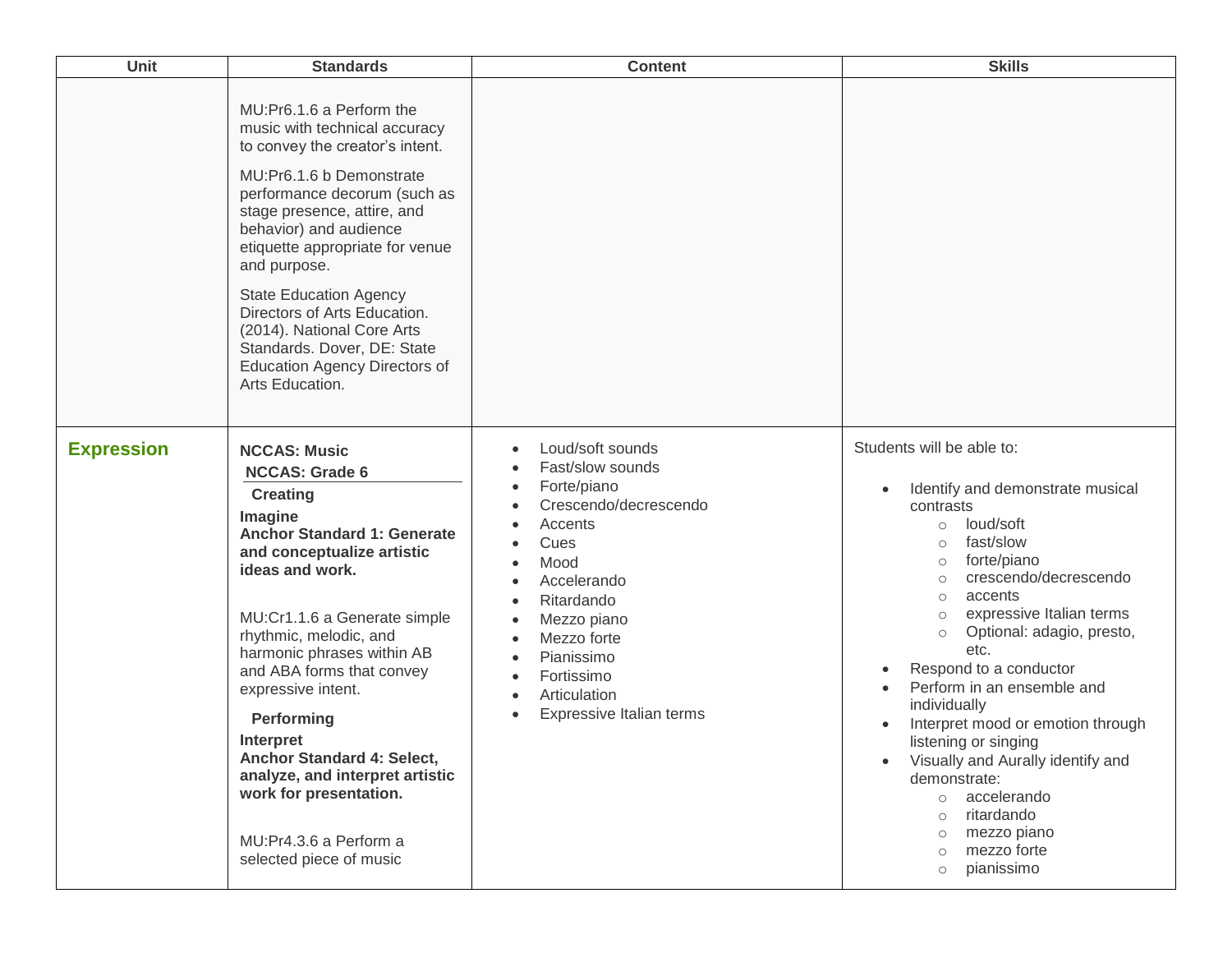| Unit | <b>Standards</b>                                                                                                                                                                                                                                  | <b>Content</b> | <b>Skills</b>                                                                   |
|------|---------------------------------------------------------------------------------------------------------------------------------------------------------------------------------------------------------------------------------------------------|----------------|---------------------------------------------------------------------------------|
|      | demonstrating how their<br>interpretations of the elements<br>of music and the expressive<br>qualities (such as dynamics,<br>tempo, timbre, articulation/style,<br>and phrasing ) convey intent.                                                  |                | fortissimo<br>$\circ$<br>articulation (staccato, legato,<br>$\circ$<br>$etc.$ ) |
|      | <b>Responding</b><br>Interpret<br><b>Anchor Standard 8: Interpret</b><br>intent and meaning in artistic<br>work.                                                                                                                                  |                |                                                                                 |
|      | MU:Re8.1.6 a Describe a<br>personal interpretation of how<br>creators' and performers'<br>application of the elements of<br>music and expressive qualities,<br>within genres and cultural and<br>historical context, convey<br>expressive intent. |                |                                                                                 |
|      | <b>State Education Agency</b><br>Directors of Arts Education.<br>(2014). National Core Arts<br>Standards. Dover, DE: State<br><b>Education Agency Directors of</b><br>Arts Education.                                                             |                |                                                                                 |
|      |                                                                                                                                                                                                                                                   |                |                                                                                 |
|      |                                                                                                                                                                                                                                                   |                |                                                                                 |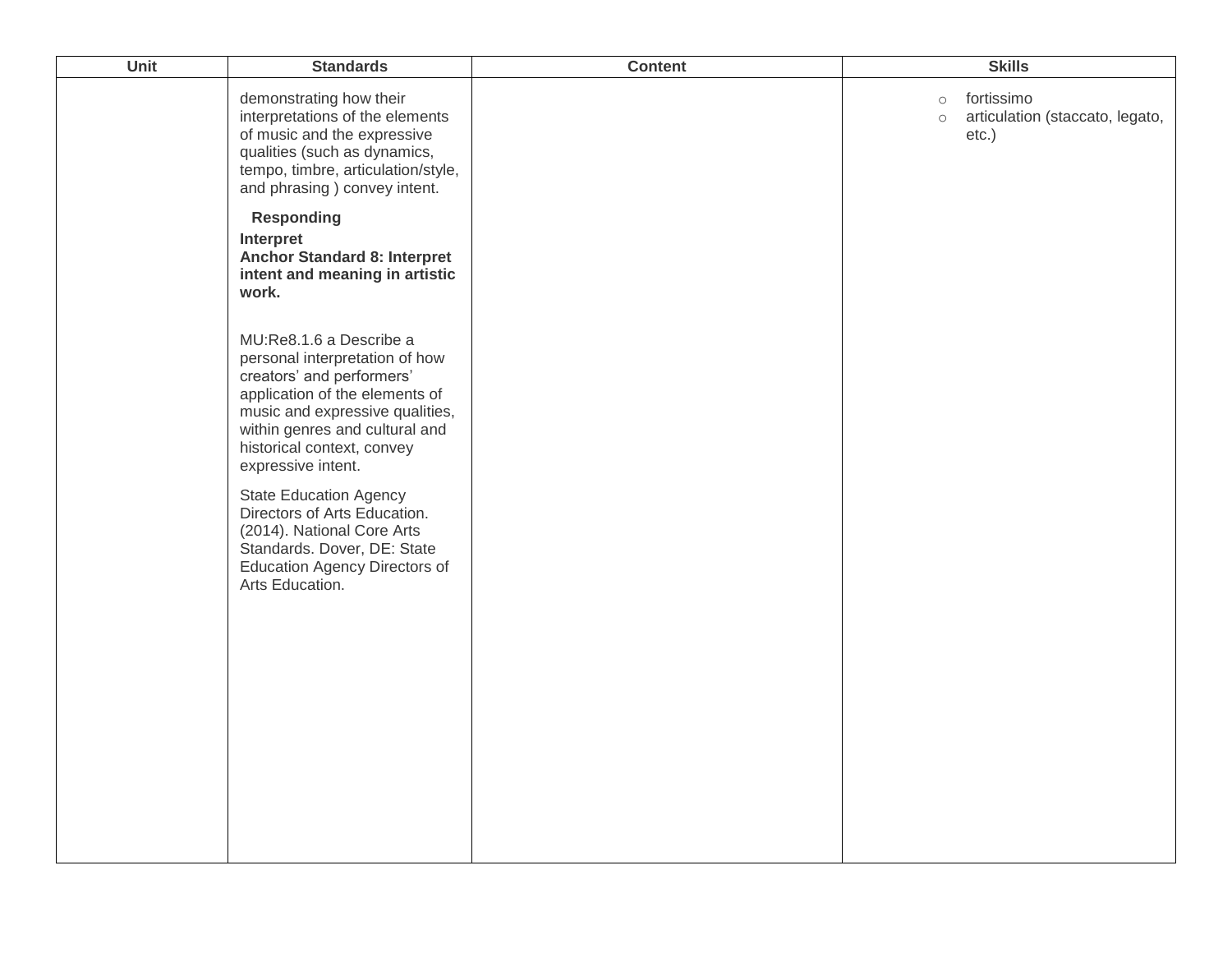| Unit                  | <b>Standards</b>                                                                                                                                                                                                                                                                                                                                                                                                                                                                                                                                                                                                                                                                                                                                                                                                                                                                                                                                                                                                      | <b>Content</b>                                                                                                                                                      | <b>Skills</b>                                                                                                                                                                                                                                                                                                                                                                                                                                                                                                                                                                                                                                                                                                                          |
|-----------------------|-----------------------------------------------------------------------------------------------------------------------------------------------------------------------------------------------------------------------------------------------------------------------------------------------------------------------------------------------------------------------------------------------------------------------------------------------------------------------------------------------------------------------------------------------------------------------------------------------------------------------------------------------------------------------------------------------------------------------------------------------------------------------------------------------------------------------------------------------------------------------------------------------------------------------------------------------------------------------------------------------------------------------|---------------------------------------------------------------------------------------------------------------------------------------------------------------------|----------------------------------------------------------------------------------------------------------------------------------------------------------------------------------------------------------------------------------------------------------------------------------------------------------------------------------------------------------------------------------------------------------------------------------------------------------------------------------------------------------------------------------------------------------------------------------------------------------------------------------------------------------------------------------------------------------------------------------------|
| <b>Harmony/Timbre</b> | <b>NCCAS: Music</b><br><b>NCCAS: Grade 6</b><br><b>Creating</b><br>Imagine<br><b>Anchor Standard 1: Generate</b><br>and conceptualize artistic<br>ideas and work.<br>MU:Cr1.1.6 a Generate simple<br>rhythmic, melodic, and<br>harmonic phrases within AB<br>and ABA forms that convey<br>expressive intent.<br><b>Plan and Make</b><br><b>Anchor Standard 2: Organize</b><br>and develop artistic ideas<br>and work.<br>MU:Cr2.1.6 b Use standard<br>and/or iconic notation and/or<br>audio/ video recording to<br>document personal simple<br>rhythmic phrases, melodic<br>phrases, and two- chord<br>harmonic musical ideas.<br>Performing<br><b>Interpret</b><br>Anchor Standard 4: Select,<br>analyze, and interpret artistic<br>work for presentation.<br>MU:Pr4.3.6 a Perform a<br>selected piece of music<br>demonstrating how their<br>interpretations of the elements<br>of music and the expressive<br>qualities (such as dynamics,<br>tempo, timbre, articulation/style,<br>and phrasing ) convey intent. | Different uses of the voice<br><b>Classroom</b> instruments<br>Instrument families<br>Environmental sounds<br>Relationships between music and science<br>CFG triads | Students will be able to:<br>Differentiate between and use<br>different voices: sing, speak,<br>whisper, shout<br>Play and explore various classroom<br>$\bullet$<br>instruments<br>Recognize sounds produced from<br>$\bullet$<br>environmental sounds, vocal<br>projection, and musical instruments<br>Explore and distinguish sounds<br>produced by the body and rhythm<br>instruments<br>Visually and aurally identify the<br>families of:<br>classroom instruments<br>$\circ$<br>wood<br>٠<br>metal<br>drum<br>٠<br>shaker<br>$\blacksquare$<br>orchestra<br>$\circ$<br>strings<br>٠<br>woodwinds<br>brass<br>٠<br>percussion<br>٠<br>Discover the relationships between<br>music and science<br>Create and perform triads in CFG |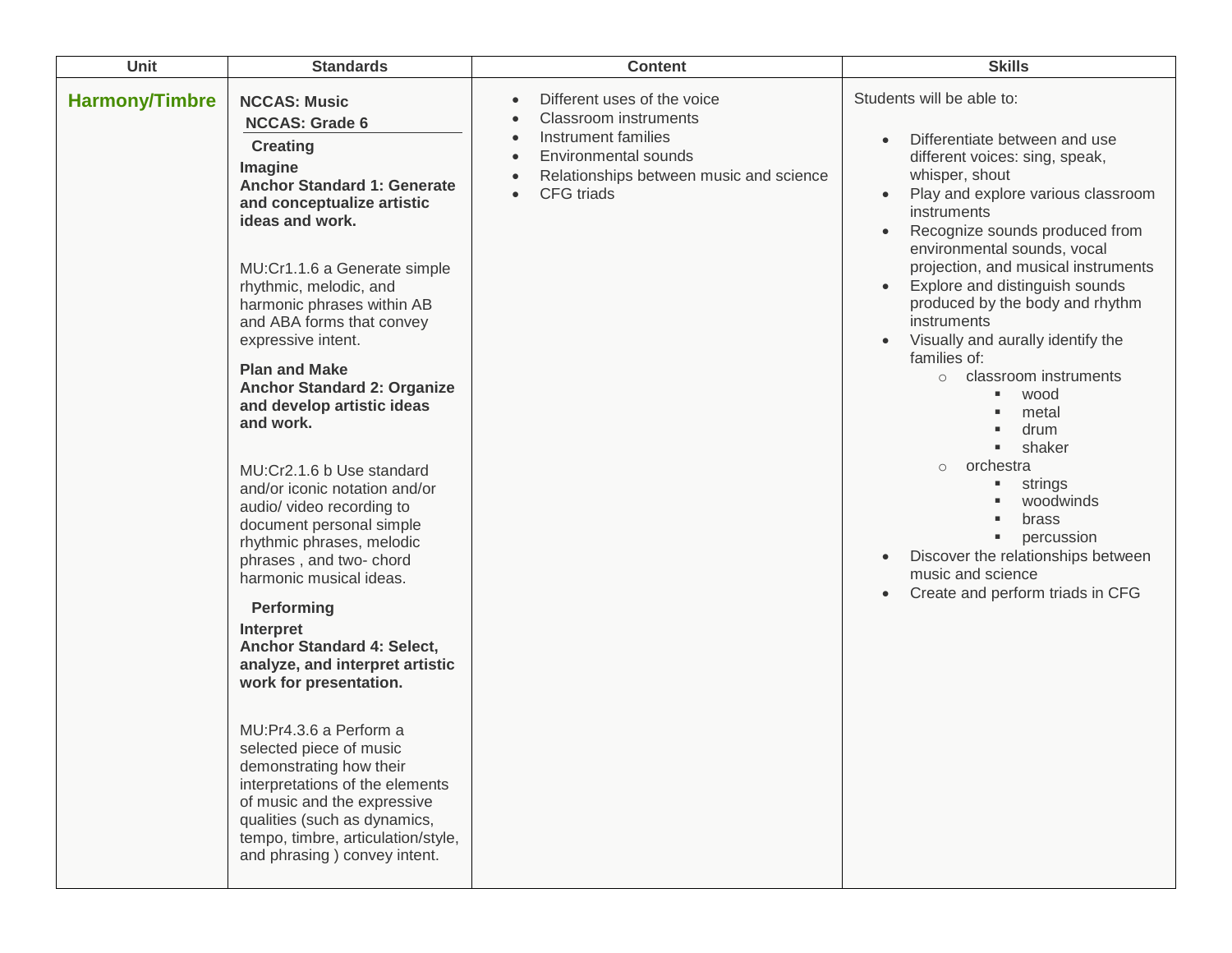| Rehearse, Evaluate and<br><b>Refine</b><br><b>Anchor Standard 5: Develop</b><br>and refine artistic techniques<br>and work for presentation.<br>MU:Pr5.1.6 a Identify and apply<br>teacher-provided criteria (such<br>as correct interpretation of<br>notation, technical accuracy,<br>originality, and interest) to<br>rehearse, refine, and determine<br>when a piece is ready to<br>perform.<br><b>Present</b><br><b>Anchor Standard 6: Convey</b><br>meaning through the<br>presentation of artistic work.<br>MU:Pr6.1.6 a Perform the<br>music with technical accuracy<br>to convey the creator's intent.<br><b>State Education Agency</b><br>Directors of Arts Education.<br>(2014). National Core Arts<br>Standards. Dover, DE: State<br><b>Education Agency Directors of</b><br>Arts Education. | Unit<br><b>Standards</b> | <b>Content</b> | <b>Skills</b> |
|---------------------------------------------------------------------------------------------------------------------------------------------------------------------------------------------------------------------------------------------------------------------------------------------------------------------------------------------------------------------------------------------------------------------------------------------------------------------------------------------------------------------------------------------------------------------------------------------------------------------------------------------------------------------------------------------------------------------------------------------------------------------------------------------------------|--------------------------|----------------|---------------|
|                                                                                                                                                                                                                                                                                                                                                                                                                                                                                                                                                                                                                                                                                                                                                                                                         |                          |                |               |
|                                                                                                                                                                                                                                                                                                                                                                                                                                                                                                                                                                                                                                                                                                                                                                                                         |                          |                |               |
|                                                                                                                                                                                                                                                                                                                                                                                                                                                                                                                                                                                                                                                                                                                                                                                                         |                          |                |               |
|                                                                                                                                                                                                                                                                                                                                                                                                                                                                                                                                                                                                                                                                                                                                                                                                         |                          |                |               |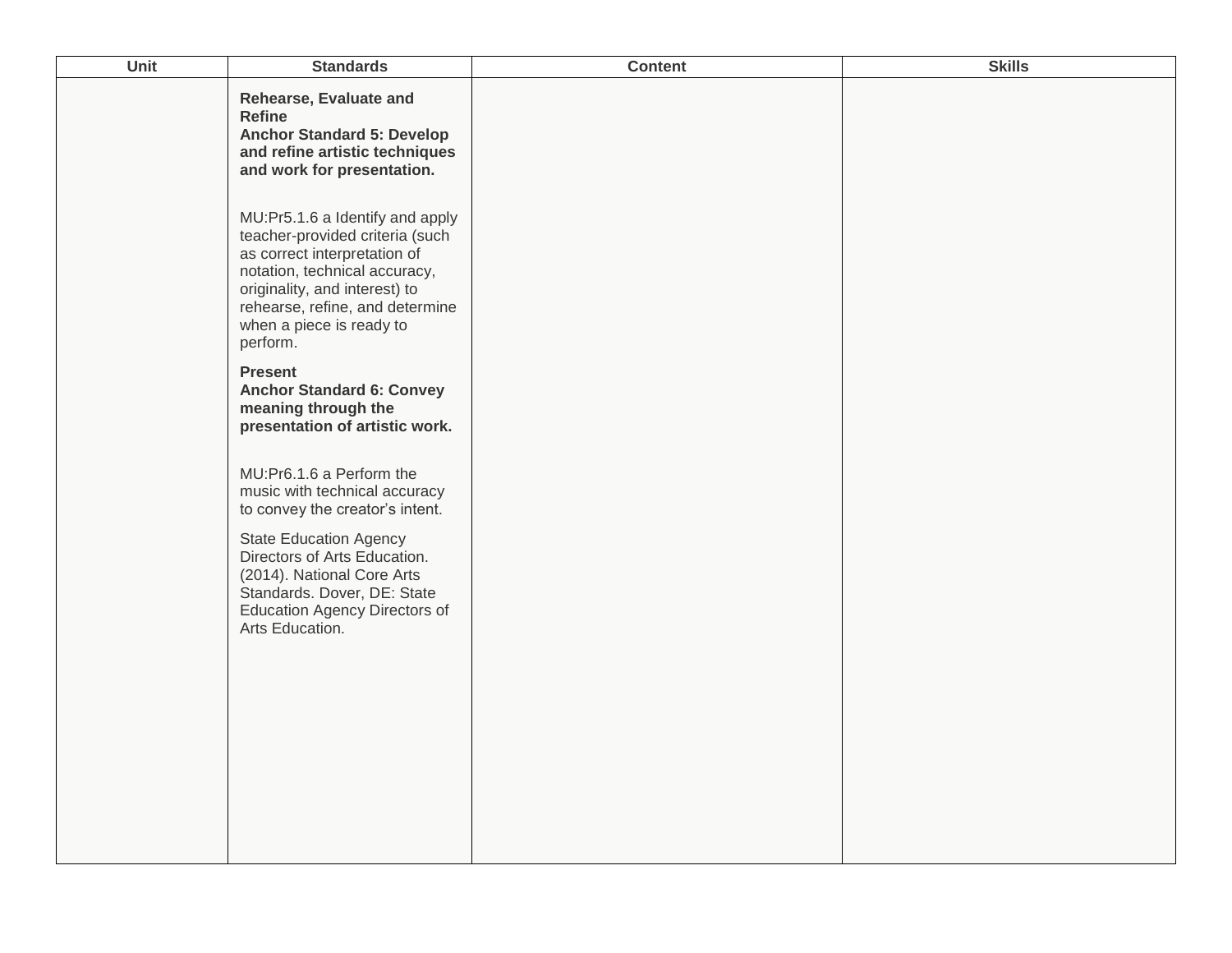| Unit        | <b>Standards</b>                                                                                                                                                                                                                                                                                                                                                                                                                                                                                                                                                                                                                                                                                                                                                                                                                                                                                                                                                                                                                                        | <b>Content</b>                                                                                                                                                                                                     | <b>Skills</b>                                                                                                                                                                                                                                                                                                                                                                                                                                                                                                                                                                                                                      |
|-------------|---------------------------------------------------------------------------------------------------------------------------------------------------------------------------------------------------------------------------------------------------------------------------------------------------------------------------------------------------------------------------------------------------------------------------------------------------------------------------------------------------------------------------------------------------------------------------------------------------------------------------------------------------------------------------------------------------------------------------------------------------------------------------------------------------------------------------------------------------------------------------------------------------------------------------------------------------------------------------------------------------------------------------------------------------------|--------------------------------------------------------------------------------------------------------------------------------------------------------------------------------------------------------------------|------------------------------------------------------------------------------------------------------------------------------------------------------------------------------------------------------------------------------------------------------------------------------------------------------------------------------------------------------------------------------------------------------------------------------------------------------------------------------------------------------------------------------------------------------------------------------------------------------------------------------------|
| <b>Form</b> | <b>NCCAS: Music</b><br><b>NCCAS: Grade 6</b><br><b>Creating</b><br>Imagine<br><b>Anchor Standard 1: Generate</b><br>and conceptualize artistic<br>ideas and work.<br>MU:Cr1.1.6 a Generate simple<br>rhythmic, melodic, and<br>harmonic phrases within AB<br>and ABA forms that convey<br>expressive intent.<br><b>Plan and Make</b><br><b>Anchor Standard 2: Organize</b><br>and develop artistic ideas<br>and work.<br>MU:Cr2.1.6 a Select, organize,<br>construct, and document<br>personal musical ideas for<br>arrangements and<br>compositions within AB or ABA<br>form that demonstrate an<br>effective beginning, middle, and<br>ending, and convey expressive<br>intent.<br>Performing<br>Analyze<br>Anchor Standard 4: Select,<br>analyze, and interpret artistic<br>work for presentation.<br><b>Enduring Understanding:</b><br>Analyzing creators' context<br>and how they manipulate<br>elements of music provides<br>insight into their intent and<br>informs performance.<br><b>Essential Question(s): How</b><br>does understanding the | Echo songs<br>٠<br>Phrases<br>AB form<br>Same/different musical phrases<br>ABA form<br>Repeat sign<br>Double bar line<br>D.C. al Fine<br>Fine<br>First and second endings<br>Canon<br>Theme and variation<br>Rondo | Students will be able to:<br>Sing echo songs<br>$\bullet$<br>Identify musical phrases that are the<br>$\bullet$<br>same and different<br>Experience songs in AB form<br>$\bullet$<br>Visually and/or Aurally demonstrate:<br>$\bullet$<br>Same/different musical<br>$\circ$<br>phrases<br>Song in AB form<br>$\circ$<br>Songs in ABA form<br>$\circ$<br>Repeat sign<br>$\circ$<br>Double bar line<br>$\circ$<br>D.C. al Fine<br>$\circ$<br>Fine<br>$\circlearrowright$<br>First and second endings<br>$\circ$<br>Canon<br>$\circ$<br>Theme and variation<br>Rondo<br>$\circ$<br>Perform phrases with 8-10<br>$\bullet$<br>measures |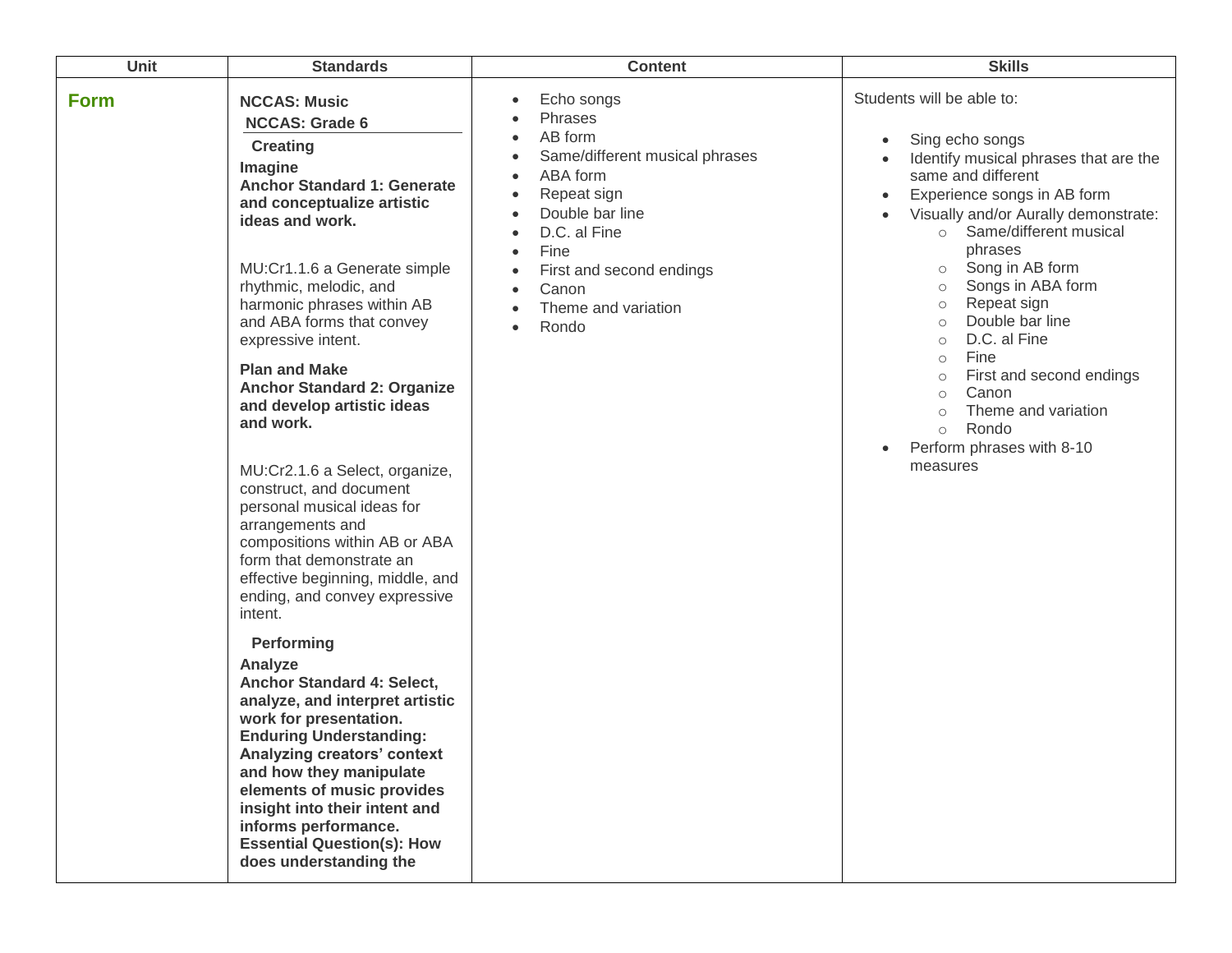| Unit                   | <b>Standards</b>                                                                                                                                                                                                                                                                                                                                   | <b>Content</b>                                                                                                                                                                  | <b>Skills</b>                                                                                                                                                                                                                                                                                                          |
|------------------------|----------------------------------------------------------------------------------------------------------------------------------------------------------------------------------------------------------------------------------------------------------------------------------------------------------------------------------------------------|---------------------------------------------------------------------------------------------------------------------------------------------------------------------------------|------------------------------------------------------------------------------------------------------------------------------------------------------------------------------------------------------------------------------------------------------------------------------------------------------------------------|
|                        | structure and context of<br>musical works inform<br>performance?                                                                                                                                                                                                                                                                                   |                                                                                                                                                                                 |                                                                                                                                                                                                                                                                                                                        |
|                        | MU:Pr4.2.6 a Explain how<br>understanding the structure and<br>the elements of music are used<br>in music selected for<br>performance.                                                                                                                                                                                                             |                                                                                                                                                                                 |                                                                                                                                                                                                                                                                                                                        |
|                        | <b>Responding</b><br>Analyze<br><b>Anchor Standard 7: Perceive</b><br>and analyze artistic work                                                                                                                                                                                                                                                    |                                                                                                                                                                                 |                                                                                                                                                                                                                                                                                                                        |
|                        | MU:Re7.2.6 a Describe how the<br>elements of music and<br>expressive qualities relate to<br>the structure of the pieces.                                                                                                                                                                                                                           |                                                                                                                                                                                 |                                                                                                                                                                                                                                                                                                                        |
|                        | <b>State Education Agency</b><br>Directors of Arts Education.<br>(2014). National Core Arts<br>Standards. Dover, DE: State<br><b>Education Agency Directors of</b><br>Arts Education.                                                                                                                                                              |                                                                                                                                                                                 |                                                                                                                                                                                                                                                                                                                        |
| <b>History/Liturgy</b> | <b>NCCAS: Music</b><br><b>NCCAS: Grade 6</b><br><b>Connecting</b><br><b>Anchor Standard 10: Relate</b><br>artistic ideas and works with<br>societal, cultural, and<br>historical context to deepen<br>understanding<br>MU:Cn10.1.6a Demonstrate<br>how interests, knowledge, and<br>skills relate to personal choices<br>and intent when creating, | Music from diverse cultures and historical<br>$\bullet$<br>periods<br>Catholic liturgical and traditional music<br>$\bullet$<br>Audience and performance etiquette<br>Composers | Students will be able to:<br>Experience music from diverse<br>$\bullet$<br>cultures and historical periods<br>Sing a repertoire of Catholic<br>$\bullet$<br>liturgical and traditional music<br>Practice audience and performance<br>etiquette<br>Identify composers in conjunction<br>$\bullet$<br>with history class |